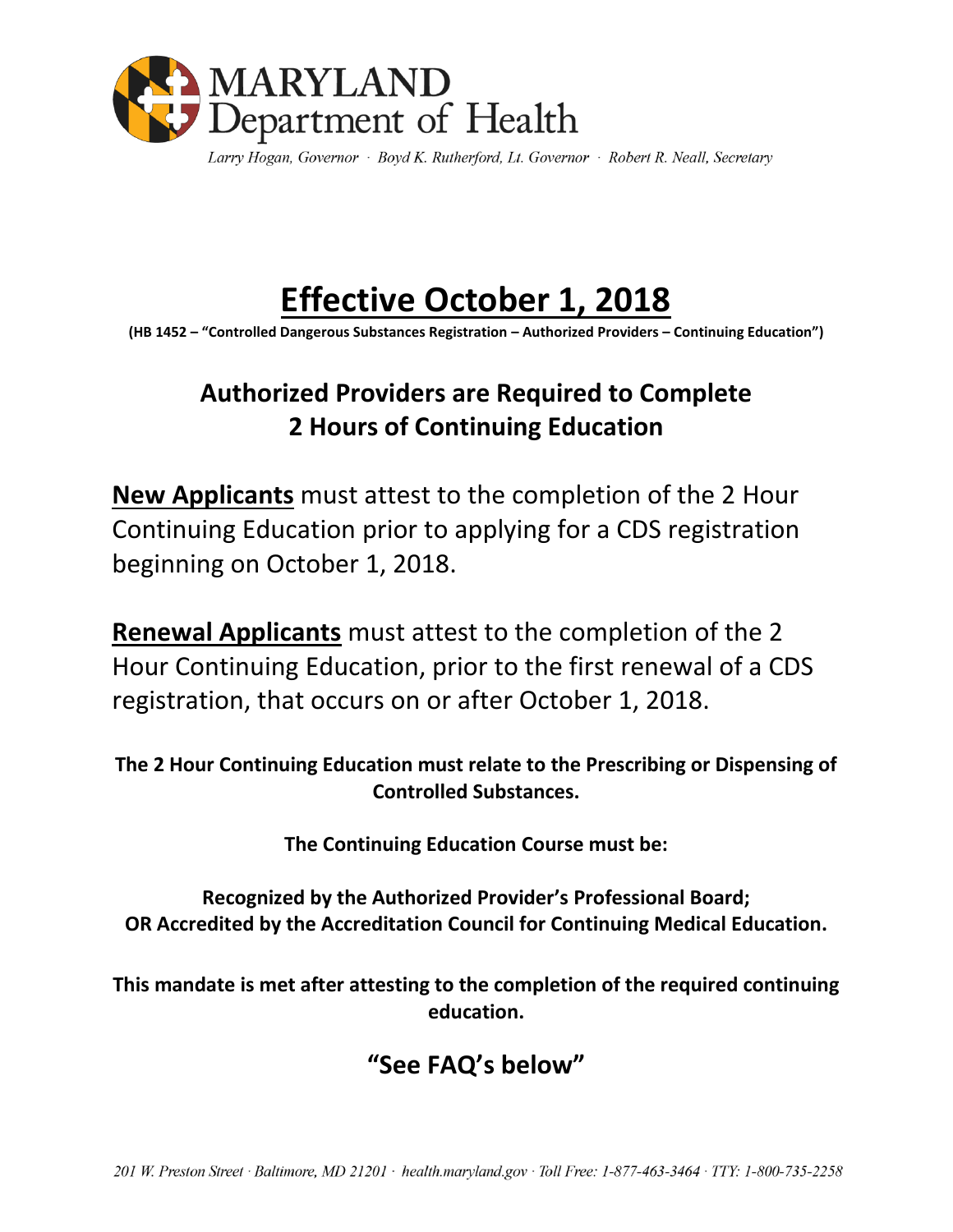#### **FAQ's – Continuing Education Requirement for CDS Registration.**

#### 1) **During what time period must the CME have been completed?**

There is not a specific time frame in which to have completed the coursework. The intent of the bill was to ensure that practitioners that work with CDS have had education on the prescribing/dispensing of controlled substances.

#### 2) **Is this a one-time requirement, or a recurring requirement that CDS authorized providers will need to complete upon each renewal?**

This is a one-time requirement. On or after October 1, 2018, new and renewal applicants will have to attest on the application that they have met the requirements prior to receiving their CDS registration. Once this attestation requirement is met, the registrant will not need to obtain 2 CE hours of training for future registrations.

#### 3) **Will the Office of Controlled Substances Administration provide a list of acceptable continuing education courses?**

No, the Office of Controlled Substances Administration will not provide a list of acceptable courses. A registrant may take any course that addresses prescribing or dispensing of CDS as long as the course is ACCME accredited or by other accredited organizations/associations approved by the professional licensing board. If the course is not accredited, the course must be recognized by the registrant's professional licensing board. A course that meets the licensing board's requirements for continuing education credits is acceptable for purposes of this requirement.

#### 4.) **What if I obtained my CE in another state?**

If the course was taken in another state and is accredited by the ACCME or by other accredited organizations/associations approved by the Board; that is acceptable, otherwise the course must be recognized by the Maryland licensing board that issues your license.

#### 5.) **Does this include all CDS registrants?**

This requirement does not apply to establishments or researchers.

#### 6.) **See the following links for CE Course details.**

*MD Board of Dental Examiners link*  <https://health.maryland.gov/dental/Pages/home.aspx>

[https://health.maryland.gov/dental/pdf/Drug%20dispensing\\_%20Approv%27d%20courses.pdf](https://health.maryland.gov/dental/pdf/Drug%20dispensing_%20Approv%27d%20courses.pdf)

*MD Board of Physicians link <https://www.mbp.state.md.us/forms/OCSAFAQs.pdf>*

*MD Board of Veterinary Medical Examiners link* [https://mda.maryland.gov/vetboard/Pages/continuing\\_education.aspx](https://mda.maryland.gov/vetboard/Pages/continuing_education.aspx)